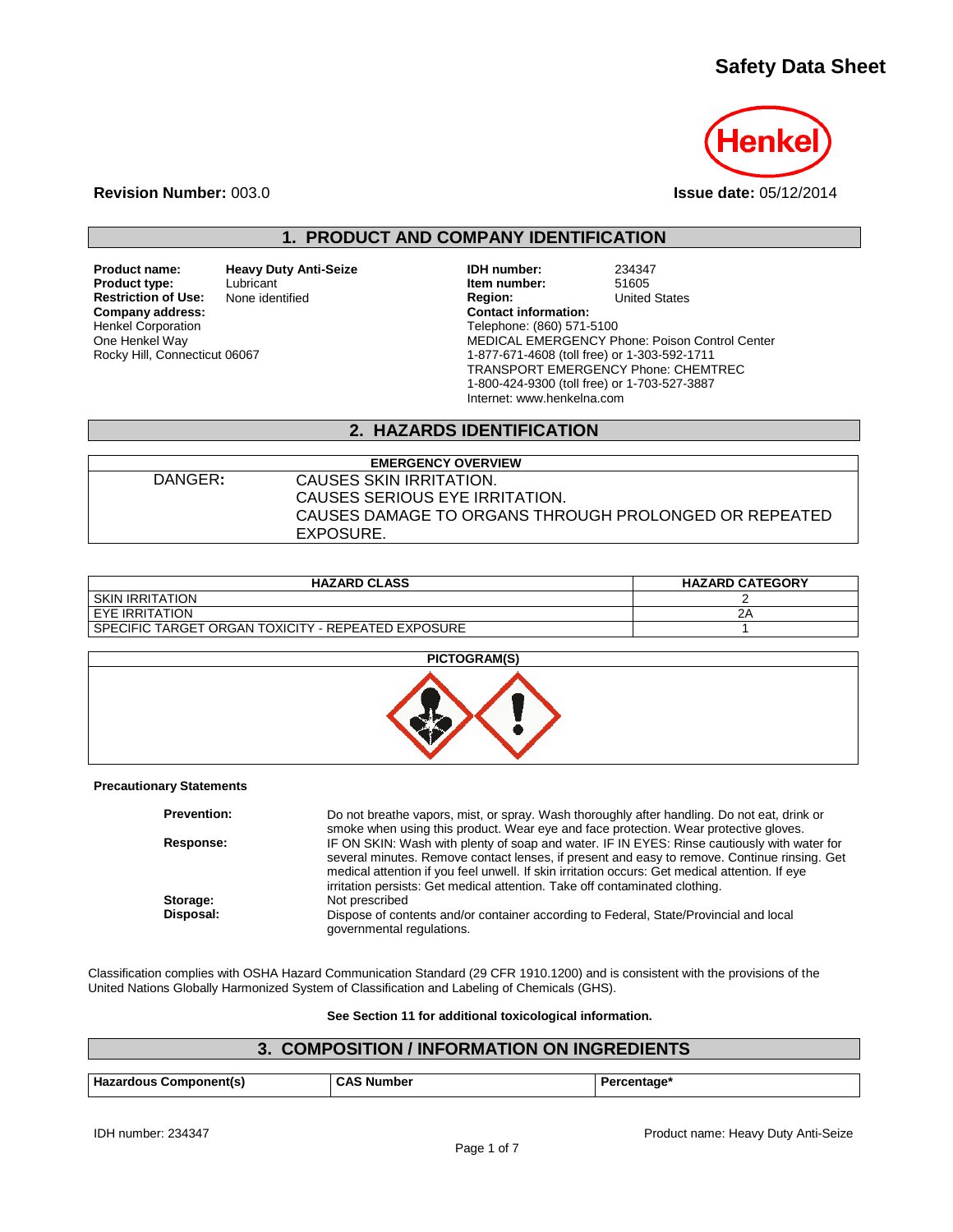| Calcium fluoride                                             | 7789-75-5  | $10 - 30$ |
|--------------------------------------------------------------|------------|-----------|
| Distillates (petroleum), solvent-refined<br>heavy paraffinic | 64741-88-4 | $10 - 30$ |
| Distillates (petroleum), solvent-dewaxed<br>heavy paraffinic | 64742-65-0 | $10 - 30$ |
| Graphite                                                     | 7782-42-5  | $10 - 30$ |
| Distillates (petroleum), hydrotreated<br>heavy naphthenic    | 64742-52-5 | $5 - 10$  |
| Mineral oil light naphthenic hydrotreat.<br><3% DMSO         | 64742-53-6 | $5 - 10$  |
| Calcium dodecylbenzene sulfonate                             | 26264-06-2 | $1 - 5$   |
| Residual oils (petroleum), solvent-refined,<br><3% DMSO      | 64742-01-4 | $0.1 - 1$ |
| Octadecanoic acid                                            | $57-11-4$  | $0.1 - 1$ |

\* Exact percentage is a trade secret. Concentration range is provided to assist users in providing appropriate protections.

| <b>4. FIRST AID MEASURES</b>       |                                                                                                         |  |
|------------------------------------|---------------------------------------------------------------------------------------------------------|--|
| Inhalation:                        | Move to fresh air. If symptoms persist, seek medical advice.                                            |  |
| Skin contact:                      | Wash with soap and water. If symptoms develop and persist, get medical<br>attention.                    |  |
| Eye contact:                       | Immediately flush eyes with plenty of water for at least 15 minutes. Get<br>medical attention.          |  |
| Ingestion:                         | Get medical attention. Aspiration may cause pulmonary edema and<br>pneumonitis. Do not induce vomiting. |  |
| Symptoms:                          | See Section 11.                                                                                         |  |
|                                    | <b>5. FIRE FIGHTING MEASURES</b>                                                                        |  |
| <b>Extinguishing media:</b>        | foam Dry chemical. Carbon dioxide. Water spray or fog.                                                  |  |
| Special firefighting procedures:   | None                                                                                                    |  |
| Unusual fire or explosion hazards: | None                                                                                                    |  |
| Hazardous combustion products:     | Oxides of carbon.                                                                                       |  |

## **6. ACCIDENTAL RELEASE MEASURES**

**Use personal protection recommended in Section 8, isolate the hazard area and deny entry to unnecessary and unprotected personnel.**

| <b>Environmental precautions:</b> | Do not allow material to contaminate ground water system.                                                                                               |  |
|-----------------------------------|---------------------------------------------------------------------------------------------------------------------------------------------------------|--|
| Clean-up methods:                 | Scrape up as much material as possible. Clean residue with soap and water.<br>Follow all local, state, federal and provincial regulations for disposal. |  |

## **7. HANDLING AND STORAGE**

Handling: **Handling:** Keep container closed. Avoid contact with eyes, skin and clothing. Wash thoroughly after handling.

**Storage:** Storage: Storage:  $\frac{1}{2}$  Keep in a cool, well ventilated area.

#### **For information on product shelf life contact Henkel Customer Service at (800) 243-4874.**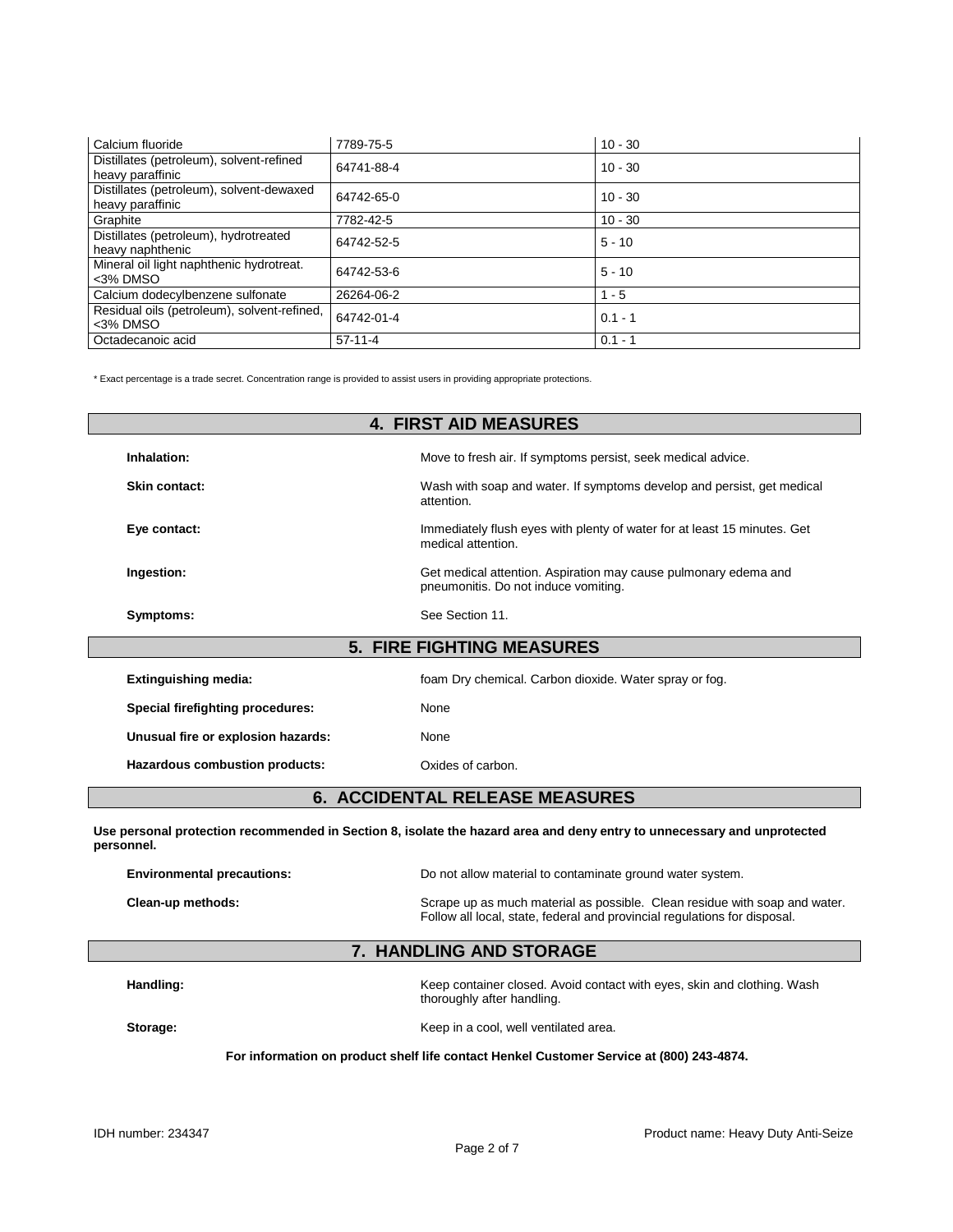## **8. EXPOSURE CONTROLS / PERSONAL PROTECTION**

**Employers should complete an assessment of all workplaces to determine the need for, and selection of, proper exposure controls and protective equipment for each task performed.**

| <b>Hazardous Component(s)</b>                                | <b>ACGIH TLV</b>                                                             | <b>OSHA PEL</b>                                                                           | <b>AIHA WEEL</b> | <b>OTHER</b> |
|--------------------------------------------------------------|------------------------------------------------------------------------------|-------------------------------------------------------------------------------------------|------------------|--------------|
| Calcium fluoride                                             | 2.5 mg/m3 TWA (as<br>F)                                                      | 2.5 mg/m3 PEL (as<br>F)<br>2.5 mg/m3 TWA<br>Dust.                                         | None             | None         |
| Distillates (petroleum), solvent-refined<br>heavy paraffinic | 5 mg/m3 TWA<br>Inhalable fraction.<br>5 mg/m3 TWA mist<br>10 mg/m3 STEL mist | 500 ppm (2,000<br>mg/m3) PEL<br>5 mg/m3 PEL Mist.<br>5 mg/m3 TWA mist                     | None             | None         |
| Distillates (petroleum), solvent-dewaxed<br>heavy paraffinic | None                                                                         | 500 ppm (2,000<br>mg/m3) PEL<br>5 mg/m3 PEL Mist.                                         | None             | None         |
| Graphite                                                     | 2 mg/m3 TWA<br>Respirable fraction.                                          | 5 mg/m3 PEL<br>Respirable fraction.<br>15 mg/m3 PEL Total<br>dust.<br><b>15 MPPCF TWA</b> | None             | None         |
| Distillates (petroleum), hydrotreated<br>heavy naphthenic    | 5 mg/m3 TWA mist<br>10 mg/m3 STEL mist                                       | 5 mg/m3 TWA mist<br>500 ppm (2,000<br>mg/m3) PEL<br>5 mg/m3 PEL Mist.                     | None             | None         |
| Mineral oil light naphthenic hydrotreat.<br><3% DMSO         | None                                                                         | 500 ppm (2,000<br>mg/m3) PEL<br>5 mg/m3 PEL Mist.                                         | None             | None         |
| Calcium dodecylbenzene sulfonate                             | None                                                                         | None                                                                                      | None             | None         |
| Residual oils (petroleum), solvent-refined,<br><3% DMSO      | None                                                                         | None                                                                                      | None             | None         |
| Octadecanoic acid                                            | 10 mg/m3 TWA                                                                 | None                                                                                      | None             | None         |

**Engineering controls:** Use only with adequate ventilation. Local exhaust ventilation is recommended when general ventilation is not sufficient to control airborne contamination below occupational exposure limits.

**Respiratory protection:** Use NIOSH approved respirator if there is potential to exceed exposure limit(s). Observe OSHA regulations for respirator use (29 CFR 1910.134).

Eye/face protection: **Exercise 2018** Goggles. Safety glasses with side-shields.

**Skin protection:** Cover as much of the exposed skin area as possible with appropriate clothing.

### **9. PHYSICAL AND CHEMICAL PROPERTIES**

**Physical state:** Paste Paste Paste Paste Paste Paste Paste Paste Paste Paste Paste Paste Paste Paste Paste Paste Paste Paste Paste Paste Paste Paste Paste Paste Paste Paste Paste Paste Paste Paste Paste Paste Paste Paste **Color:** Gray **Odor:** Characteristic Odor threshold: Characteristic Odor threshold: Odor threshold:<br>pH: **Vapor pressure:** Not available.<br> **Not available.**<br> **Boiling point/range:** Not available and the S50 °F (287.8 °C) None **Boiling point/range:** 550 °F (287.8 **Melting point/range:** 550 °F (287.8 **Melting point/ range:** Not a Not a Not a Not a Not a Not a Not a Not a Not a Not a Not a Not a Not a Not a Not a Not a Not a Not a Not a Not a Not a Not a Not a Not a Not a Not a Not a Not a Not a Not a Not a Not a Not a **Specific gravity:**<br>Vapor density: **Vapor density:**<br>
Flash point:<br>
Flash point:<br>  $\begin{aligned} \text{Plas} & 93 \text{ °C} > 199.4 \end{aligned}$ **Flammable/Explosive limits - lower:** Not determined<br> **Flammable/Explosive limits - upper:** Not determined **Flammable/Explosive limits - upper: Autoignition temperature:** Not determined<br> **Evaporation rate:** Not determined **Evaporation rate:** Not determined the Not determined the Not determined the Not determined the Note of Note 4.1 and the Note of Note 4.1 and the Note of Note 4.1 and the Note of Note 4.1 and the Note of Note 4.1 and the N **Solubility in water: Insoluble Partition coefficient (n-octanol/water):** Insoluble **Partition coefficient (n-octanol/water):** Not determined **Partition coefficient (n-octanol/water):** 

Not applicable<br>Not available. **Figal** PC (> 199.4 °F)<br>Not determined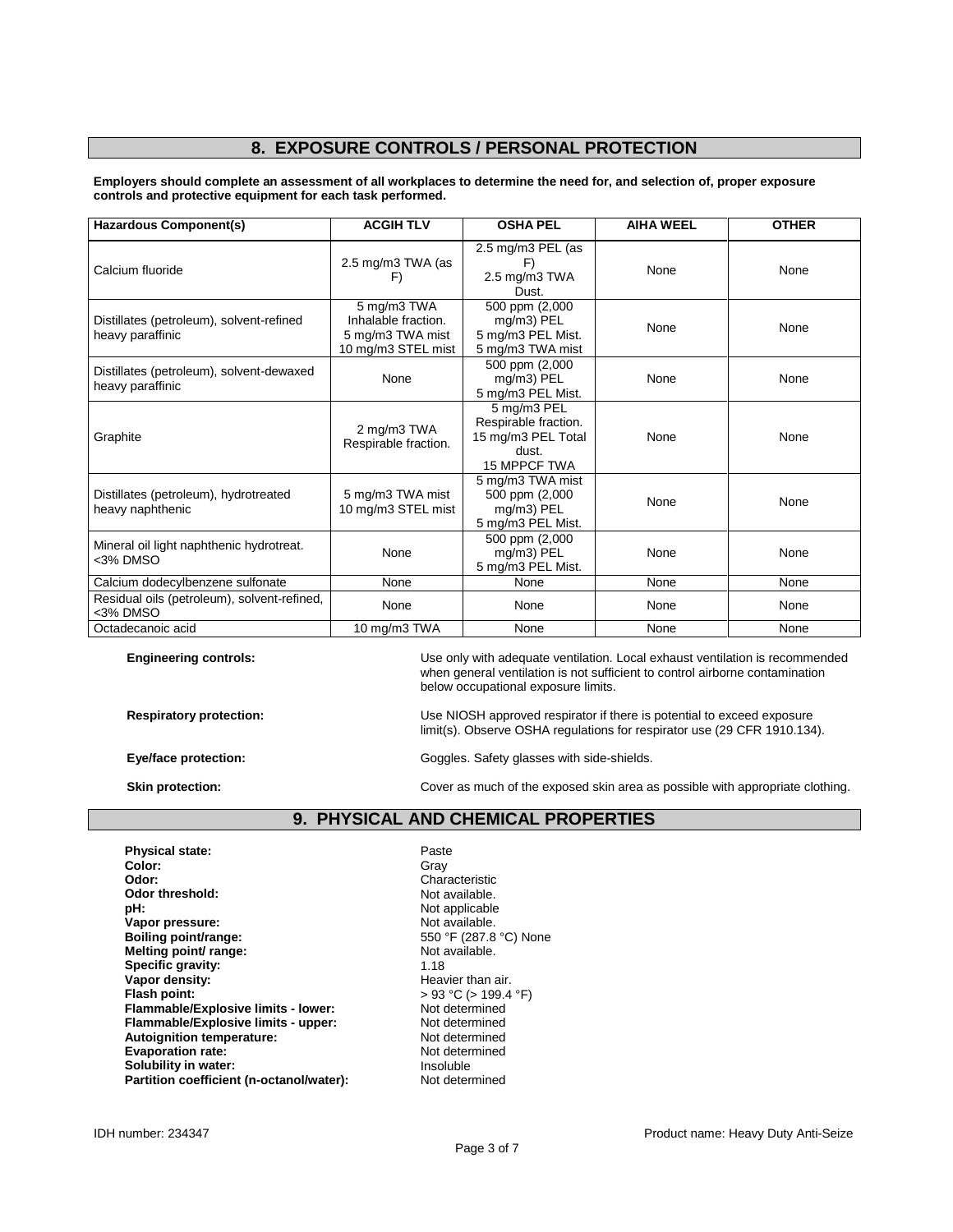| <b>VOC content:</b><br><b>Viscosity:</b><br><b>Decomposition temperature:</b> | < 3 % Essentially Zero (Exempt Compounds)<br>Not available.<br>Not available. |  |
|-------------------------------------------------------------------------------|-------------------------------------------------------------------------------|--|
|                                                                               | <b>10. STABILITY AND REACTIVITY</b>                                           |  |
| Stability:                                                                    | Stable at normal conditions.                                                  |  |
| <b>Hazardous reactions:</b>                                                   | Will not occur.                                                               |  |
| <b>Hazardous decomposition</b><br>products:                                   | Hydrocarbons. Oxides of carbon.                                               |  |
| Incompatible materials:                                                       | Oxidizing agents.                                                             |  |
| <b>Reactivity:</b>                                                            | Not available.                                                                |  |
| <b>Conditions to avoid:</b>                                                   | None known                                                                    |  |
|                                                                               | <b>11. TOXICOLOGICAL INFORMATION</b>                                          |  |
| Relevant routes of exposure:                                                  | Skin, Eyes                                                                    |  |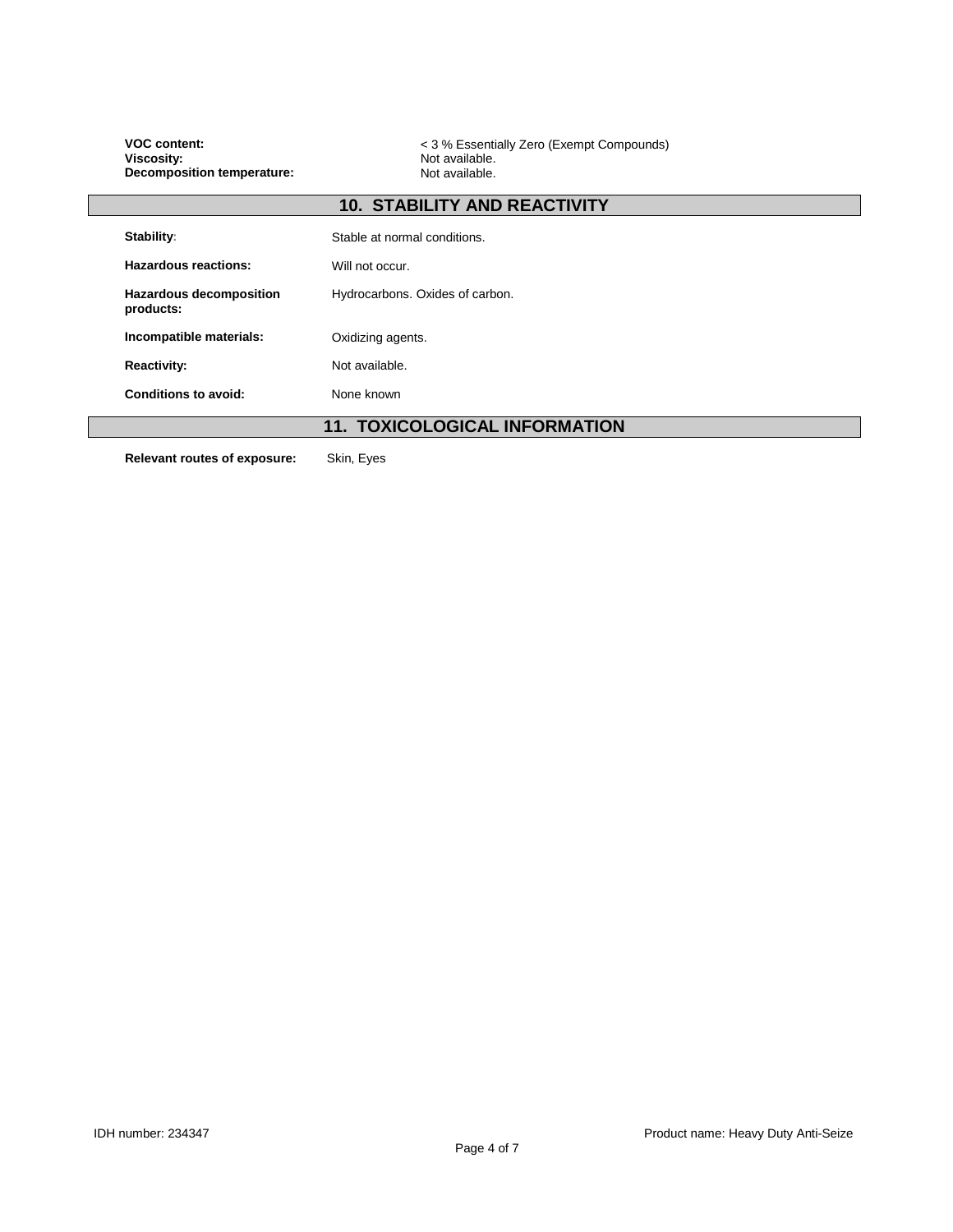## **Potential Health Effects/Symptoms**

| Inhalation:          | This product has low volatility and is not expected to cause respiratory tract irritation during |
|----------------------|--------------------------------------------------------------------------------------------------|
|                      | normal conditions of use.                                                                        |
| <b>Skin contact:</b> | Causes skin irritation.                                                                          |
| Eye contact:         | Causes serious eye irritation.                                                                   |
| Ingestion:           | Principal hazard of ingestion is aspiration into the lungs and subsequent pneumonitis.           |
|                      |                                                                                                  |

| <b>Hazardous Component(s)</b>                                | <b>LD50s and LC50s</b>          | <b>Immediate and Delayed Health Effects</b> |  |
|--------------------------------------------------------------|---------------------------------|---------------------------------------------|--|
| Calcium fluoride                                             | Oral LD50 (RAT) = $4,250$ mg/kg | Teeth, Muscle, Respiratory                  |  |
| Distillates (petroleum), solvent-refined<br>heavy paraffinic | None                            | Irritant                                    |  |
| Distillates (petroleum), solvent-dewaxed<br>heavy paraffinic | None                            | Irritant                                    |  |
| Graphite                                                     | None                            | Lung                                        |  |
| Distillates (petroleum), hydrotreated<br>heavy naphthenic    | None                            | Irritant                                    |  |
| Mineral oil light naphthenic hydrotreat.<br><3% DMSO         | None                            | Irritant                                    |  |
| Calcium dodecylbenzene sulfonate                             | None                            | Eyes, Irritant                              |  |
| Residual oils (petroleum), solvent-refined,<br><3% DMSO      | None                            | Irritant                                    |  |
| Octadecanoic acid                                            | Oral LD50 (RAT) = $4.6$ g/kg    | Irritant                                    |  |

| Hazardous Component(s)                                       | <b>NTP Carcinogen</b> | <b>IARC Carcinogen</b> | <b>OSHA Carcinogen</b>   |
|--------------------------------------------------------------|-----------------------|------------------------|--------------------------|
|                                                              |                       |                        | (Specifically Regulated) |
| Calcium fluoride                                             | N <sub>0</sub>        | No.                    | No.                      |
| Distillates (petroleum), solvent-refined<br>heavy paraffinic | No                    | No                     | <b>No</b>                |
| Distillates (petroleum), solvent-dewaxed<br>heavy paraffinic | No                    | No                     | <b>No</b>                |
| Graphite                                                     | No                    | No.                    | No.                      |
| Distillates (petroleum), hydrotreated<br>heavy naphthenic    | No                    | No                     | <b>No</b>                |
| Mineral oil light naphthenic hydrotreat.<br>$3%$ DMSO        | No                    | No                     | <b>No</b>                |
| Calcium dodecylbenzene sulfonate                             | No                    | No.                    | No.                      |
| Residual oils (petroleum), solvent-refined,<br><3% DMSO      | No                    | No                     | <b>No</b>                |
| Octadecanoic acid                                            | No.                   | No.                    | No.                      |

# **12. ECOLOGICAL INFORMATION**

**Ecological information:** Not available.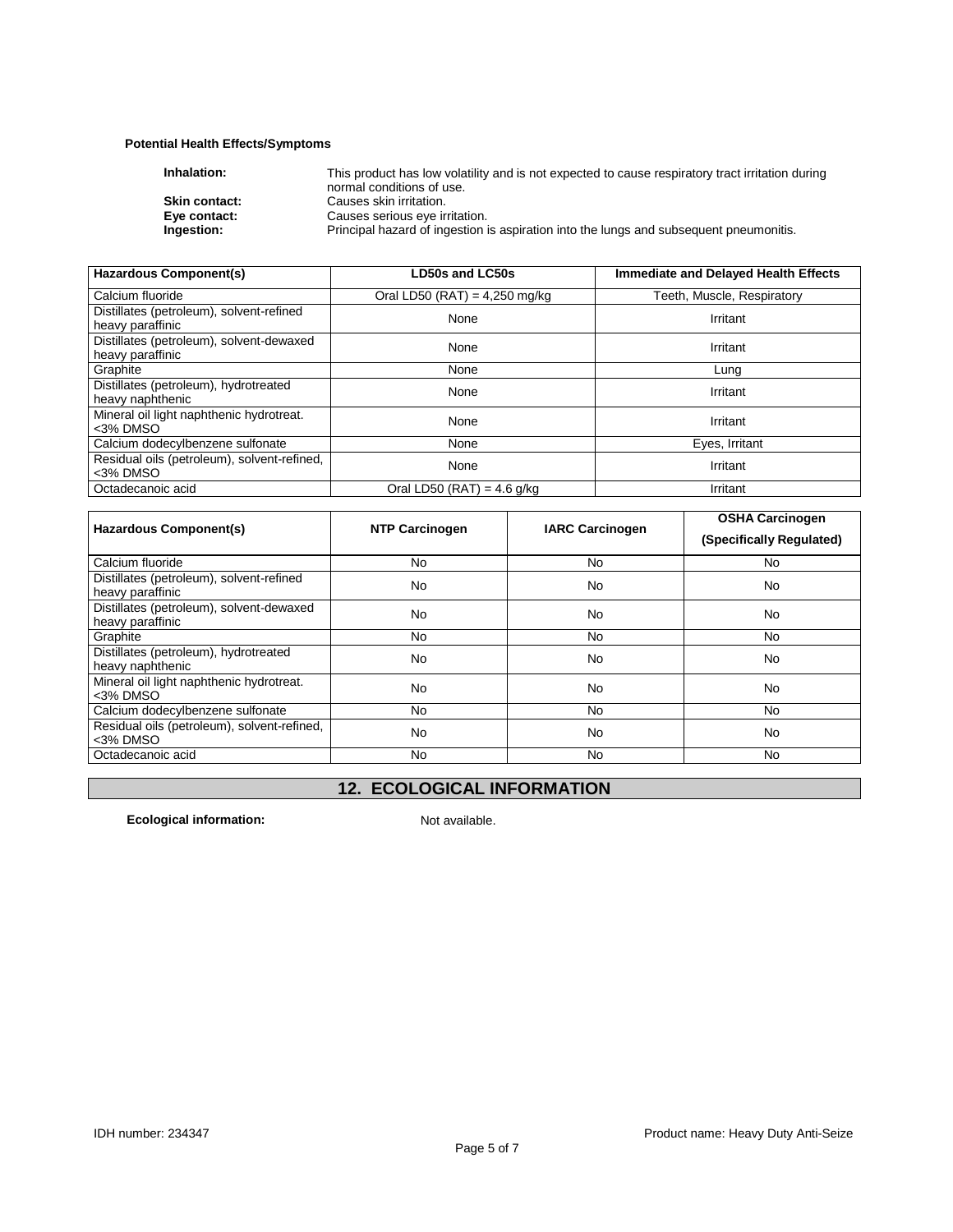| <b>13. DISPOSAL CONSIDERATIONS</b>                                                                                                                       |                                                                                                        |
|----------------------------------------------------------------------------------------------------------------------------------------------------------|--------------------------------------------------------------------------------------------------------|
| Information provided is for unused product only.                                                                                                         |                                                                                                        |
| Recommended method of disposal:                                                                                                                          | Follow all local, state, federal and provincial regulations for disposal.                              |
| Hazardous waste number:                                                                                                                                  | Not a RCRA hazardous waste.                                                                            |
| <b>14. TRANSPORT INFORMATION</b>                                                                                                                         |                                                                                                        |
| The transport information provided in this section only applies to the material/formulation itself, and is not specific to any<br>package/configuration. |                                                                                                        |
| U.S. Department of Transportation Ground (49 CFR)                                                                                                        |                                                                                                        |
| Proper shipping name:                                                                                                                                    | Not regulated                                                                                          |
| <b>Hazard class or division:</b>                                                                                                                         | None                                                                                                   |
| <b>Identification number:</b>                                                                                                                            | None                                                                                                   |
| Packing group:                                                                                                                                           | None                                                                                                   |
| <b>International Air Transportation (ICAO/IATA)</b>                                                                                                      |                                                                                                        |
| Proper shipping name:                                                                                                                                    | Not regulated                                                                                          |
| <b>Hazard class or division:</b>                                                                                                                         | None                                                                                                   |
| Identification number:                                                                                                                                   | None                                                                                                   |
| Packing group:                                                                                                                                           | None                                                                                                   |
| <b>Water Transportation (IMO/IMDG)</b>                                                                                                                   |                                                                                                        |
| Proper shipping name:                                                                                                                                    | Not regulated                                                                                          |
| <b>Hazard class or division:</b>                                                                                                                         | None                                                                                                   |
| <b>Identification number:</b>                                                                                                                            | None                                                                                                   |
| Packing group:                                                                                                                                           | None                                                                                                   |
|                                                                                                                                                          |                                                                                                        |
| <b>15. REGULATORY INFORMATION</b>                                                                                                                        |                                                                                                        |
| <b>United States Regulatory Information</b>                                                                                                              |                                                                                                        |
| TSCA 8 (b) Inventory Status:                                                                                                                             | All components are listed or are exempt from listing on the Toxic Substances Control Act<br>Inventory. |
| TSCA 12 (b) Export Notification:                                                                                                                         | None above reporting de minimis                                                                        |
| <b>CERCLA/SARA Section 302 EHS:</b>                                                                                                                      | None above reporting de minimis                                                                        |
| <b>CERCLA/SARA Section 311/312:</b>                                                                                                                      | Immediate Health                                                                                       |
| <b>CERCLA/SARA Section 313:</b>                                                                                                                          | None above reporting de minimis                                                                        |
| <b>California Proposition 65:</b>                                                                                                                        | No California Proposition 65 listed chemicals are known to be present.                                 |
| Canada Poqulatory Information                                                                                                                            |                                                                                                        |

#### **Canada Regulatory Information**

**CEPA DSL/NDSL Status:** All components are listed on or are exempt from listing on the Canadian Domestic Substances List.

## **16. OTHER INFORMATION**

**This safety data sheet contains changes from the previous version in sections:** New Safety Data Sheet format.

**Prepared by:** Catherine Bimler, Regulatory Affairs Specialist

**Issue date:** 05/12/2014